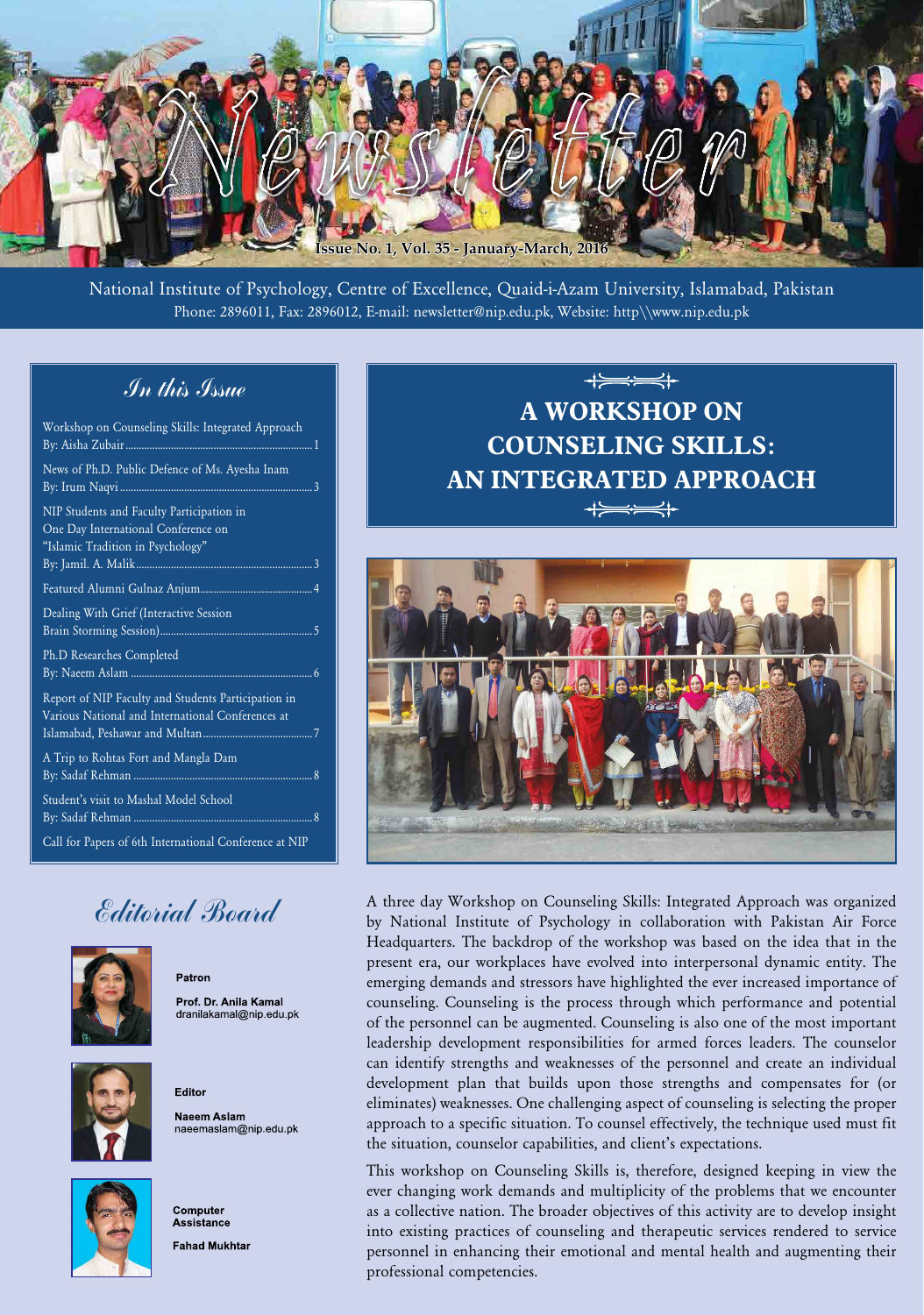#### NIP-Activities



The workshop was spanned for three days (28-30 December, 2015) and constituted overall nine sessions with three sessions scheduled each day. Prof. Dr. Anila Kamal, Director National Institute of Psychology, shared in her welcome note that National Institute of Psychology (NIP) is rendering its services as a national organization in the educational sector for more than 40 years. The main focus of the institute has been to conduct advanced research on psychosocial issues and to organize national and international seminars, workshops and conferences designed to update psychologists on the latest developments in the field both in Pakistan and abroad. The Institute is presently functioning in a good balance of teaching and research pursuits. She further added that NIP has extensive tradition of conducting professional training courses and in collaboration with other organizations as well. Workshops are arranged in specific areas to impart training and capacity building of the professionals, educationists, public and private sector employees, psychologists, and teachers. Workshops are also held in collaboration with different organizations. In lieu with the prevailing traditions of National Institute of Psychology, the workshop on the Counseling Skills

Training is designed to equip the tailored needs of the psychologists working in Pakistan Air Force.

The broader topics covered in the three day event included basic principles of counseling, facilitating the facilitators, countering anxiety, stress, and depression; interventions of disaster management, basic assumptions of client centered counseling, cognitivebehavior therapy for encountering irrational beliefs, health promotion and wellness counseling, counseling for service personnel: changing perspectives, and counseling ethics.

Resource persons of the workshop had extensive academic and research experience and were very dynamic in their approach. They encompassed diverse issues with multiple perspectives and opted bilateral experiential learning. Worthy resource persons of the workshop were both faculty of NIP and experts of the field including Prof. Dr. Anila Kamal, Prof. Dr. Tahir Khalily, Dr. Uzma Masroor, Dr. Sobia Masood, Dr. Rubina Hanif, Dr. Humaira Jami, Dr. Sajjad Hussein, Naeem Aslam, and Aisha Zubair.

Participants of the workshop liberally participated with their rigorous input through interactive dialogues and discussions. They were rich source of sharing their personal experiences and knowledge. Participants expressed their utmost appreciation and positive reception for the activities of the workshop and also shared their concern for the extended duration of such activities. In the concluding session, Prof. Dr. Anila Kamal, Director, NIP awarded certificates to the resource persons, participants, and the organizers of the workshop.





2 National Institute of Psychology **Newsletter January-March, 2016**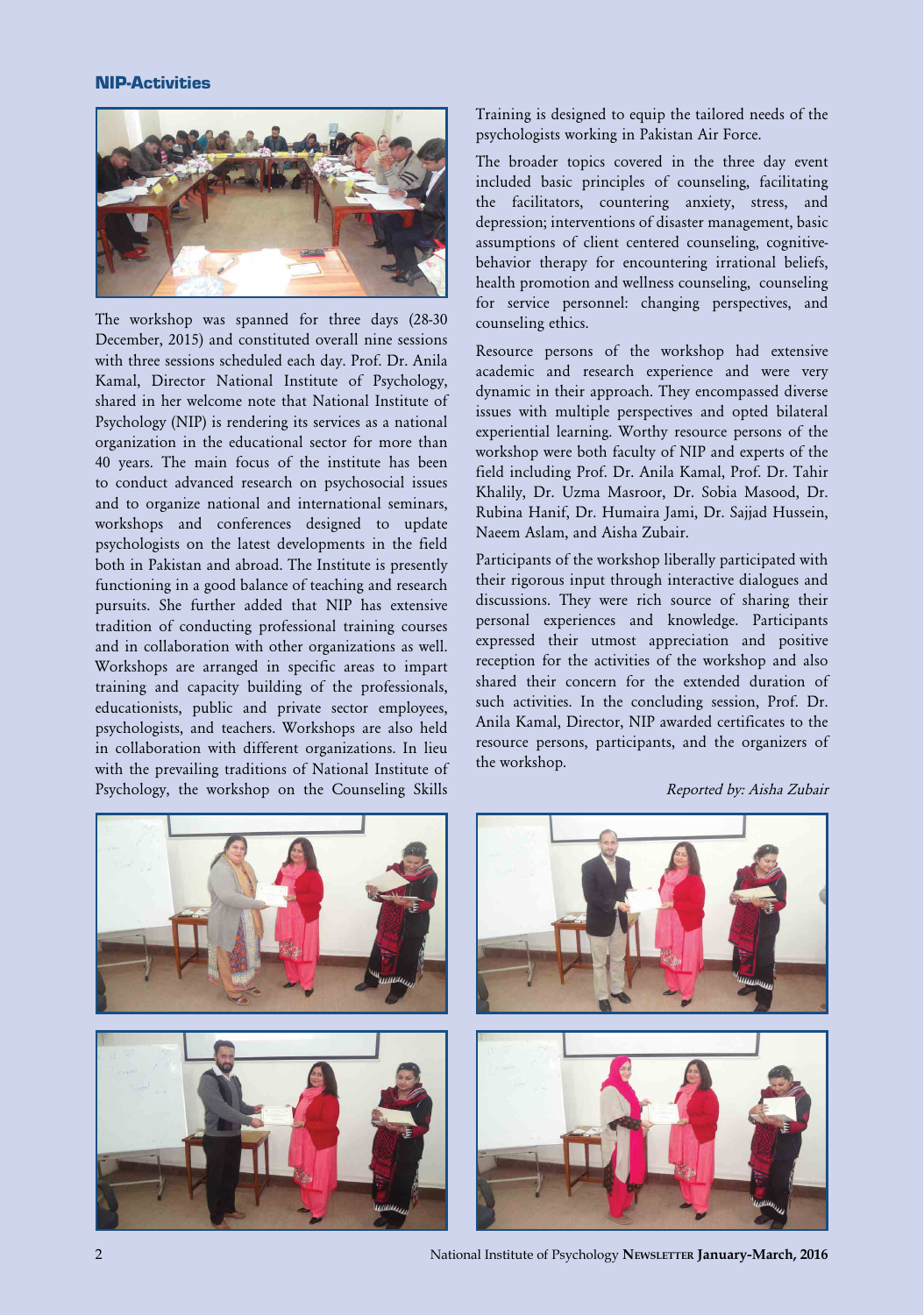# **Ph.D. PUBLIC DEFENCE Ms. AYESHA INAM**



A Ph.D public defense of Ms. Ayesha Inam was held on Tuesday 26th January, 2016 at NIP seminar hall. The title of her research was "Effectiveness of Preschool PATHS (Promoting Alternative Thinking Strategies) Curriculum to Enhance School-Emotional Competence''. This research was supervised by Prof.



Dr. Naeem Tariq (Retd). The external examiners were Dr. Tanvir Akthar and Dr. Mumtaz Jaffery. The defense was attended by large number of students, faculty and guests.

Reported by: Irum Naqvi

# **NIP STUDENTS AND FACULTY PARTICIPATION IN ONE DAY INTERNATIONAL CONFERENCE "ISLAMIC TRADITION IN PSYCHOLOGY" ORGANIZED BY SOCIETY FOR ADVANCEMENT OF MUSLIM PSYCHOLOGY (SMP), LAHORE**

Society for Advancement of Muslim Psychology (SMP) organized one day Conference on the topic of "Islamic Tradition in Psychology" on 5th March, 2016 at Lahore School of Management, University of Lahore. The conference featured state of the art lecture and key note address as well presentations of research relevant to the key theme. The conference included four scientific sessions, one of which was chaired by Dr. Jamil A. Malik from National Institute of Psychology. A large number of students and faculty from National Institute of Psychology participated in the event. Faculty and students from NIP actively participated particularly in scientific sessions of the conference. The research papers presented by NIP included (1) Role of Sectarian Prejudices in Forming Religious Orientation among Adolescents by Aasia Khan and Jamil A. Malik; (2) Accentuating Profound Traditions to Experience Presence of God during Stressful Situations by Maryam Khan & Naeem Aslam; (3) The Psychological Understanding of Piri-Muridi in Pakistan by Asim Siddique Bhatti and Anila Kamal; and (4) Religious Orientation and Self-Control as Predictor of Psychological Well-Being by



Ms. Gulnaz Pari and Shaista Waqar. The scientific contribution from NIP was highly appreciated by the audience and experts attending the conference. In his address, the conference organizer and President of the Society for Muslim Psychology Prof. Dr. Asir Ajmal especially thanked NIP faculty and students for their participation.

Reported by: Jamil A. Malik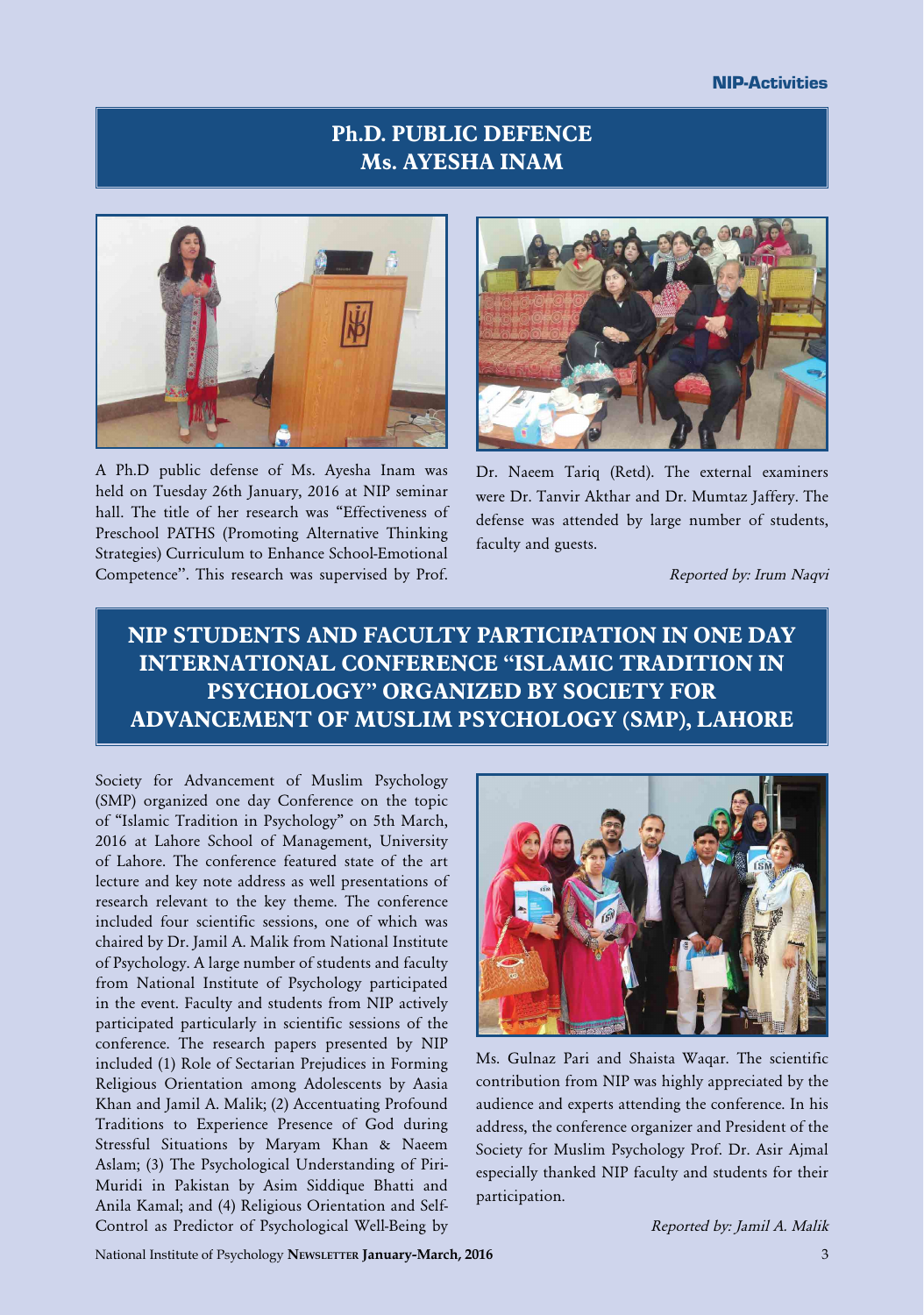



Gulnaz completed Bachelors of Science from Postgraduate College for Women, F-7/2 Islamabad she joined NIP as a student from 2007- 2010. She completed her M.Sc. and M.Phil in Psychology from

NIP. As an alumn of NIP, and being trained in industrial and organizational psychology, she started working as a marketing research executive at Oasis Insights, Islamabad.

Gulnaz's interest in academic research, and motivation to study abroad drove her to pursue Fulbright fellowship, one of the most prestigious academic fellowships in the world. She received a two-year long fully funded MS fellowship from American Fulbright program under auspices of International Institute of Education. As a Fulbright fellow, Gulnaz joined The New School, New York City, USA, where she completed her Research MS in Psychology. Her area of research was Social Psychology and she worked under supervision of Professor Dr. Emanuele Castano.

During her MS fellowship in the U.S., Gulnaz represented Pakistan at several forums. For instance, in 'Soft Power Group' at the U.S. Naval Academy's 2012 conference, 'One to the World Group' a nonprofit cultural experience promoting organization, at 'American Gateway orientations' in Portland-Oregon, and Denver-Colorado. She was involved in several academic research and growth activities where she collaborated multinational projects with researchers from the U.S. and U.K. Her relationship with NIP was never lost during this time. She worked on projects such as impact of emotions in international apologies. Professor Dr. Anis-ul-Haque from NIP was a key collaborator on the project. She travelled extensively in the Northern hemisphere as a Fulbright fellow to attend several events and present her work at conferences of psychological societies such as Society of Personality and Social Psychology, and International Society for political psychology.

On completing her MS fellowship with Fulbright,

she was offered a three-year fully funded Ph.D. fellowship from Fulbright program at The New School. However, due to her interest in interdisciplinary research she pursued Max Planck Society's fellowship. She won this fellowship after open competition of International Max Planck Research School, Germany. In her doctoral fellowship she was supervised by Professor Dr. Thomas Kessler (Head of Social Psychology Department at University of Jena, Germany), and Professor Dr. Christoph Engel (Lawyer and Head of Max Planck Institute of Public Goods, Bonn, Germany). Her other trainings and projects at the International Max Planck research school were assisted by Professor Werner Gueth (Director of Max Planck Institute of Economics) and Dr. Adam Chilton (Assistant professor of International Law, University of Chicago, USA). She developed interdisciplinary research projects on the function of honor and respect in groups, and convention on elimination of all forms of discrimination against women.

During her doctoral fellowship, Gulnaz received several research grants and travel grants from Prochance, German research foundation, Jena Graduate Academy, Max Planck Institute of Economics, University of Chicago, and European Association of Social Psychology. Other than collaborating with several international researchers, she also received several opportunities to travel to international conferences, summer schools, and workshops in Northern America, Europe and East Asia. Furthermore, as a seminal part of her doctoral fellowship she completed a research stay abroad at the University of Kent, Canterbury, UK. She worked under supervision of Professor Dr. Roger Giner-Sorolla on role of emotions in apologies in various political conflicts. During this time abroad she integrated in several cultural and academic environments, and rigorously trained in interdisciplinary research in Psychology. Currently she has joined NIP as an Assistant Professor of Psychology. She hopes that she can bring in and incorporate what she has learned and been trained at in past five years. She is now actively involved in teaching at NIP, and pursuing new research projects and grants.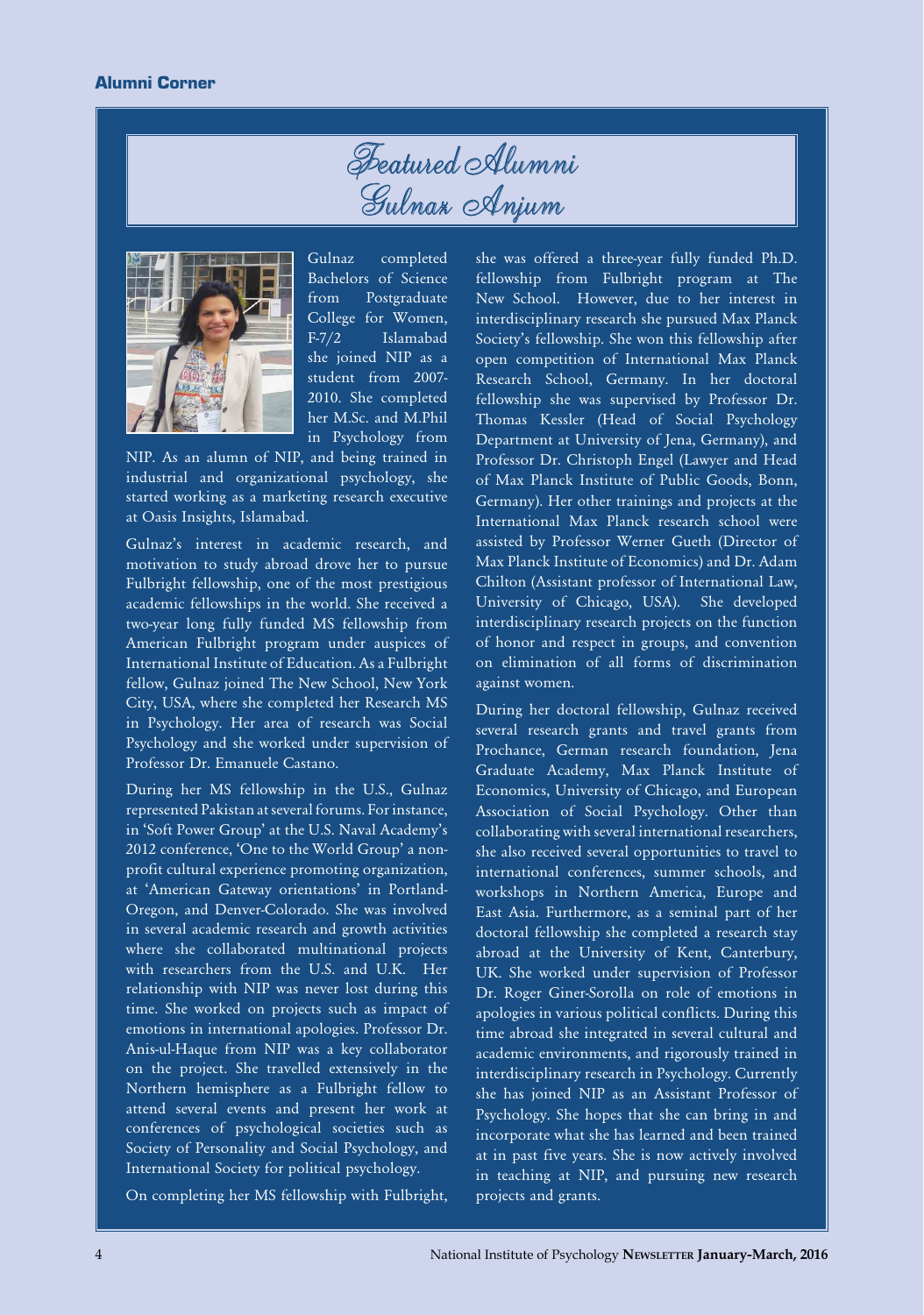## **Dealing with Grief (Interactive Session Brain Storming Session)**

We all undergo through trauma and resultant grief in our life that requires a lot of energy and attention to combat with resultant emotions. To discuss how we handle our grief experiences, an interactive session was arranged by NIP Alumni Association on 15th March 2016 in which Prof. Dr. Seema Pervez (Ex-President of Alumni Association) convened the session and discussed with other participants in how to handle grief. Prof. Dr. Anila Kamal (Patron) and Ms. Fatima Zahra (President) along with other board members also attended the session. Thirty six alumni and a few students attended the session. In discussing nature of grief, it was highlighted that grief reaction and stages through which one passes are quite normal and cathartic, nevertheless, main concern is the resultant stress, if get prolonged, may bring in mental and physical health issues.

Expression and celebrations of grief are healthy practices and indeed a right of the person who left us amid of life. Sometimes, it generates guilt too, however, one should try to accept that trauma cannot be undone, but resultant stress can be managed. Grief related emotional expressions and their handling varies from person to person. Culturally and gender-wise, grief reaction varies, as in rural areas women are behaviourally very expressive in manifesting their grief. At times, there are social pressures and expectations to react in certain way. Personal motivation and initiatives are key in how to handle one's grief. It can be passive like taking sleeping pills and avoid feelings generated out of trauma or it can be active like considering oneself as substitute for aggrieved and providing social support to significant others. In case of death of



loved one, having feeling that now soul of deceased is in peace itself generates peaceful feeling. Besides relaxation, Dr. Seema discussed certain practical strategies based on her personal experience like try to be self-compassionate by looking after personal health and quality of life. Seeking help and looking for social support is very important. One should try to socialise with social group to keep oneself busy and taking social responsibility after loss. Symbolic use of things also helps to maintain connection with deceased. One should try to seek positive energy and avoid negative vibes by meeting people with positive orientation. Changing life style and environment would be helpful. Maintaining diary can be effective in addressing feelings and emotions.

Finally, session was concluded over a cup of tea by ascertaining that strategies discussed are very helpful in not only handling personal grief, but also to be empathic to those who have experienced grief.

Arranged by NIP Alumni Association Reported by: Dr. Humaira Jami (General Secretary)

### **Disability Awareness and Sensitization Session at NIP**

National Forum of Women with Disabilities delivered an advocacy and awareness session about disability rights on March 22, 2016 at NIP. National Forum is committed to bring women with disabilities in mainstream society through empowering them and producing community leaders nationwide. People with disabilities in general and women with disabilities in specific are major but most marginalized segment of our population. A large number of students attended the session.



Reported by: Imran Bukhari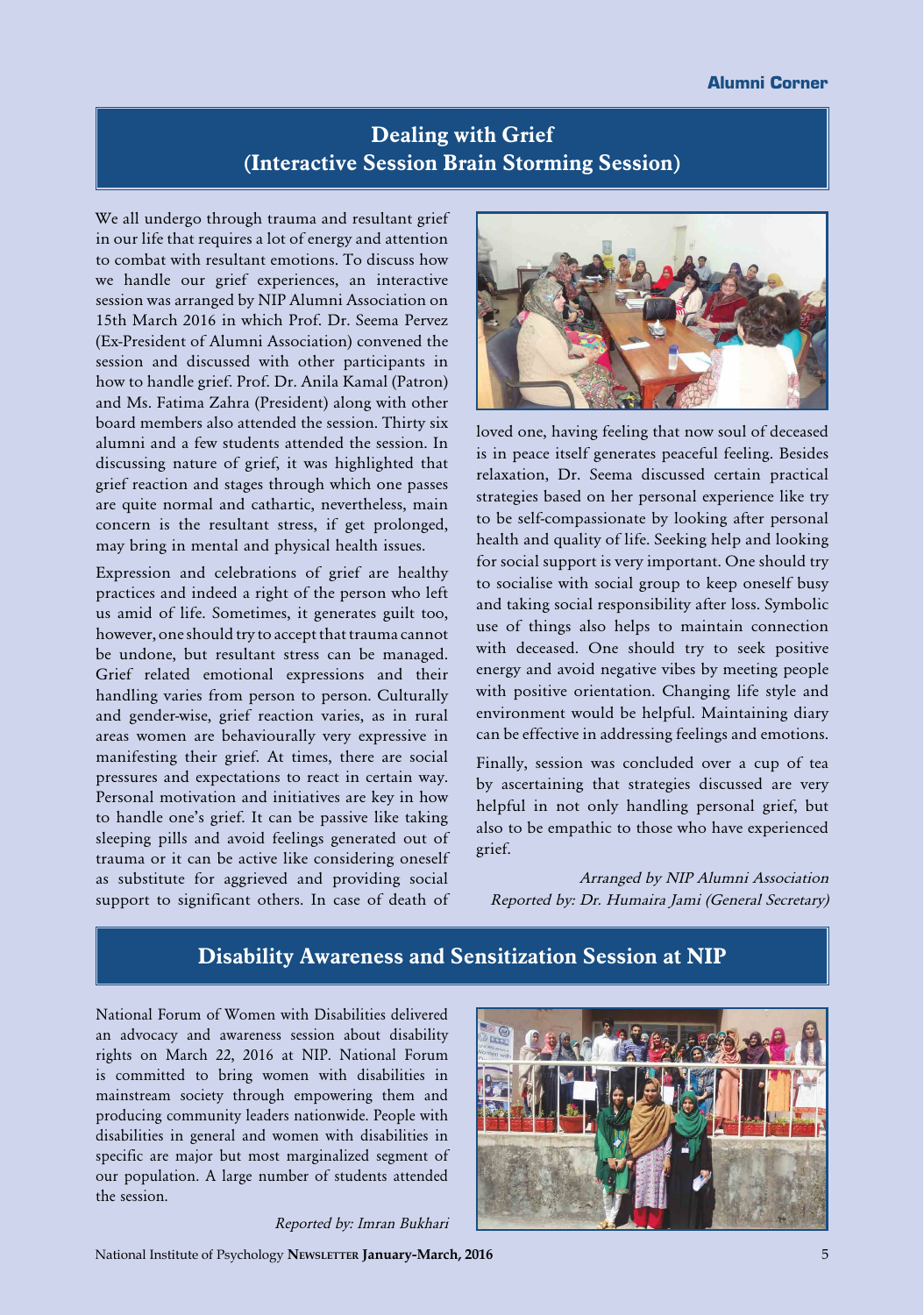### **Ph.D RESEARCHES COMPLETED**

Adnan Adil. (2015). Impact of Psychological Capital on Work Attitudes, Intentions, and Behaviors Among University Teachers. (Unpublished Ph.D. Dissertation). National Institute of Psychology, QAU, Islamabad, Pakistan.

The present research was conducted to develop and empirically test an integrated model of positive organizational behavior among university teachers of Pakistan. More specifically, this study sought to explore the impact of positive psychological capital and perceived authentic leadership on positive work behaviors (including in-role performance, organizational citizenship behavior, and job related affective wellbeing) as well as undesirable work outcomes (counterproductive work behaviors and burnout). Grounded in the theoretical framework of theory of planned behavior (Azjen, 1991), it also examined the mediational role of psychological ownership and work engagement between psychological capital and the aforementioned work behaviors and outcomes. Furthermore, it integrated Job-Demands Resources Model (JD-R Model; Bakker, Demerouti, De Boer, & Schaufeli, 2003) into the framework of positive organizational behavior and assessed the moderating role of job autonomy, social support (job resources) and quantitative overload (job demand) in the relationship of psychological capital with work engagement, psychological ownership, and various aforementioned work related behaviors. This research comprised of two studies. In study I, a series of focus group discussions were conducted to develop an indepth understanding of psychological capital, work engagement, authentic leadership, and psychological ownership among university teachers of Pakistan. The findings of these focus group discussions revealed that the western operationalizations of these positive constructs accurately measured them in our indigenous occupational settings of university teachers. Salient job resources and job demands in profession of university teaching were identified through a second series of focus group discussions with university teachers of different universities of the Punjab province. The results suggested that job autonomy and social support were the most valued job resources whereas increasing quantitative overload was the most hazardous job demands for Pakistani university teachers. The measurement instruments of the present study were adapted to the occupational settings of university teaching through

committee approach and expert opinion and a pilot study was conducted on a convenient sample of 100 university teachers to assess the psychometric properties of measurement protocol and an the identification of initial pattern of relationships among various constructs of the study. PsyCap Questionnaire (PCQ; Luthans, Avolio, Avey, & Norman, 2006), Authentic Leadership Questionnaire (ALQ; Walumba, Avolio, Gardner, Wernsing, & Peterson, 2008), Psychological Ownership Questionnaire (POQ; Avey, Avolio, Crossley, & Luthans, 2009), Utrecht Work Engagement Scale (UWES; Schaufeli & Bakker, 2003), In-Role Performance Scale (William & Anderson, 1991), Organizational Citizenship Behavior Scale (William & Anderson, 1991), Organizational Deviance Scale (Bennett & Robinson, 2000), Maslach Burnout Inventory-Educator Survey (MBI-ES; Maslach, Jackson, & Leiter, 1996), Job Related Affective Wellbeing Scale (JAWS; Katwyk, Fox, Spector, & Kelloway, 2000), Positive and Negative Affect Schedule (PANAS; Watson, Clark, & Tellegen, 1988), Quantitative Overload Subscale of Role Overload Scale (Dekker & Barling, 1995), Job Autonomy, Supervisor Support, and Co-worker Support Subscales of Job Content Questionnaire (Karasek, 1985) were used to measure their corresponding constructs. The results revealed satisfactory indices of psychometric soundness in terms of reliability and factorial structure of measurement instruments and a pattern of relationships in the expected direction. Study II constituted the main study of this research through which the proposed model of this investigation was tested. A convenient sample of 500 university teachers from the provinces of Punjab and KPK and the capital area was recruited. A minimum job experience of 1 year at an HEC recognized university and 16 years of formal education was the inclusion criteria for the participants. Structured equation modeling was undertaken through AMOS-20 for testing the proposed model. Results revealed that psychological capital was positively related to perceived authentic leadership, organizational citizenship behavior, inrole performance, and job related affective wellbeing and negatively associated with counterproductive work behaviors and burnout. Psychological capital explained a unique variance in these work outcomes while personal dispositions of positive and negative affectivity were controlled. Psychological ownership and work engagement mediated the relationship of psychological capital with the aforementioned work related outcomes in a serial fashion. Preventative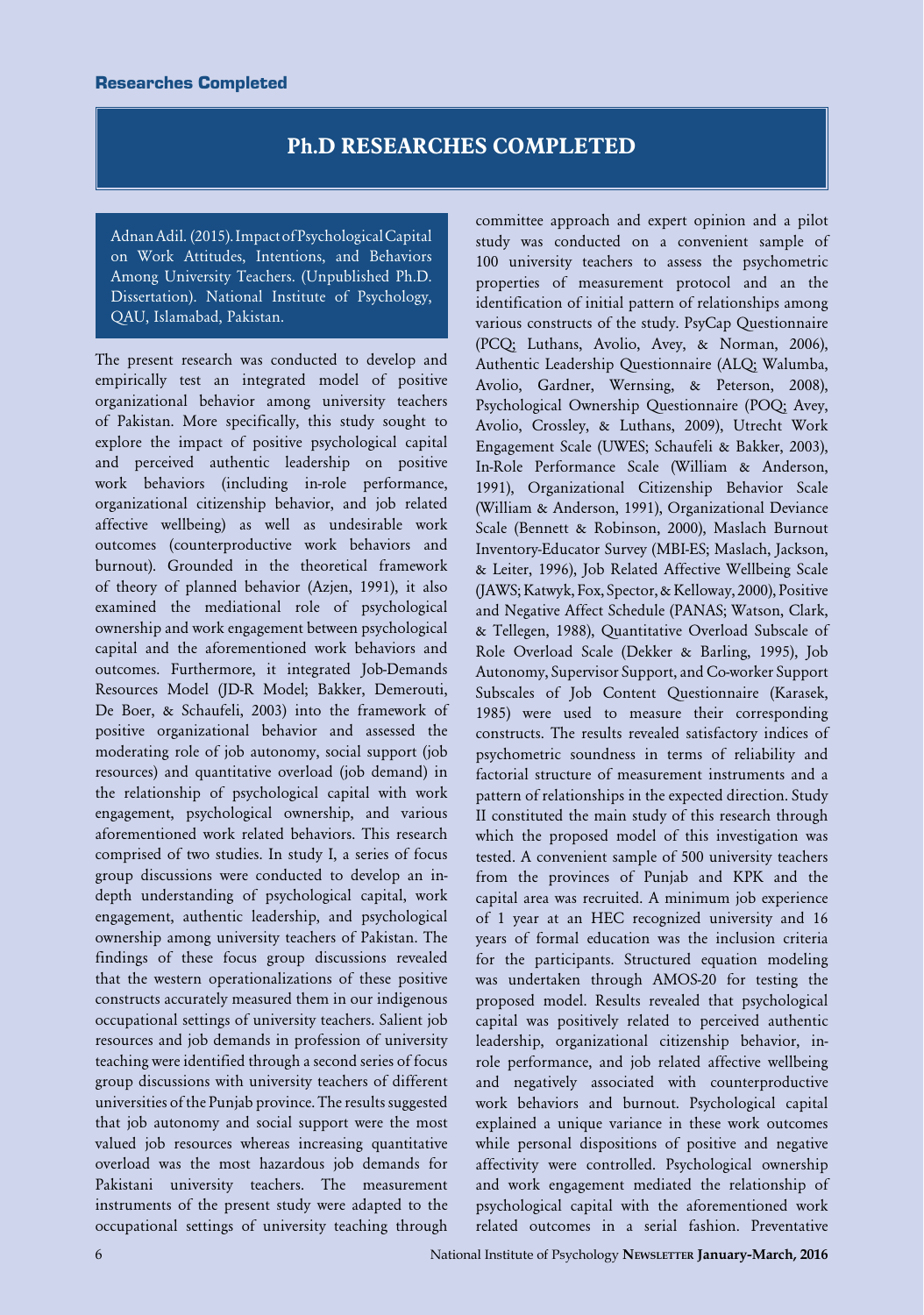#### NIP-Activities

psychological ownership was positively related to burnout and this relationship was mediated by job demands whereas promotive psychological ownership was positively related to work engagement and job resources mediated this relationship. Quantitative overload moderated between psychological capital and psychological ownership; between psychological capital and job related affective wellbeing; between work engagement and in-role performance; and between authentic leadership and burnout. Job resources moderated the relationship work engagement and burnout; between psychological ownership and job related affective wellbeing; between work engagement and job related affective wellbeing; between authentic leadership and OCB; and between authentic leadership and work engagement. Multivariate analysis of variance of demographics of university teachers did not demonstrate significant main effects, however, certain 2-way and 3-way interactions were observed in relation to various constructs such as psychological capital, psychological ownership, job autonomy, OCB, and burnout. Implications of the study for university teachers of Pakistan and suggestion for future research have been discussed. This research was supervised by Professor Dr. Anila Kamal.

# **NIP Faculty Participation in The Conference Organized by Islamic Educational, Scientific and Cultural Organization**

A one-day conference was organized on the international women's day, Tuesday, 8th March 2016, by the Islamic Educational, Scientific and Cultural Organization (ISESCO) Women in Science Chair at the Department of Biochemistry, Quaid-i-Azam University, Islamabad. The conference brought together researchers from very broad categories: Biological Sciences and its subdisciplines, Natural Sciences and its sub-disciplines, and

Social Sciences and its sub-disciplines. From NIP, Dr. Shaista Waqar presented her research paper on the topic "Factors behind successful women in non-traditional careers". This paper was co-authored by Dr. Rubina Hanif. The conference highlighted the contributions of Pakistani female researchers in scientific and social development of the country.

Reported by: Dr. Shaista Waqar

### **NIP Participation in Conference on Islamic Charity and Social Development in Pakistan**

A two day conference on "Islamic Charity and Social Development in Pakistan" was held at Quaid-i-Azam University from 9-10 March, 2016. The conference was organized by Department of Anthropology, Quaid-i-Azam University under the HEC Thematic Research Grant Program. NIP participated in the conference through paper presented on Corporate Social Responsibility: Emerging Trends n Pakistan authored by Aisha Zubair and Anila Kamal. The paper highlighted the case study based analysis of major practices of corporate sector that played pivotal role in the social development of Pakistan. The said paper was greatly appreciated for the indigenous significance of corporate organizations and native input of development sector in uplifting the overall stature of the community.

Reported by: Ms. Aisha Zubair

## **NIP Students and Faculty Participation in Conference on "Emerging problems of the developing countries: Indigenous Responses and Way Forward"**

Shaheed Benazir Bhutto Women University Peshawar conducted an International Conference on the topic of "Emerging problems of the developing countries: Indigenous Responses and Way Forward", from 15-17 March 2016 in their Peshawar campus. The conference included research papers from various disciplines of social sciences including education, religion, peace and conflict studies, as well as psychology. Three research papers were presented from NIP that included,

Relationship between Narcissism and Aggression among Men and Women University Students by Hifza Imran and Rabia Muqtadir. Impostor Feelings among Working Individuals: Demographic Analysis by Irum Mir and Dr. Anila Kamal and Impact of Perceived Social Support on Perinatal Grief among Women who Experienced a Miscarriage by Kashmala Zaman, Urwah Ali, and Dr. Humaira Jami.

Reported by: Kashmala Zaman

National Institute of Psychology **Newsletter January-March, 2016** 7